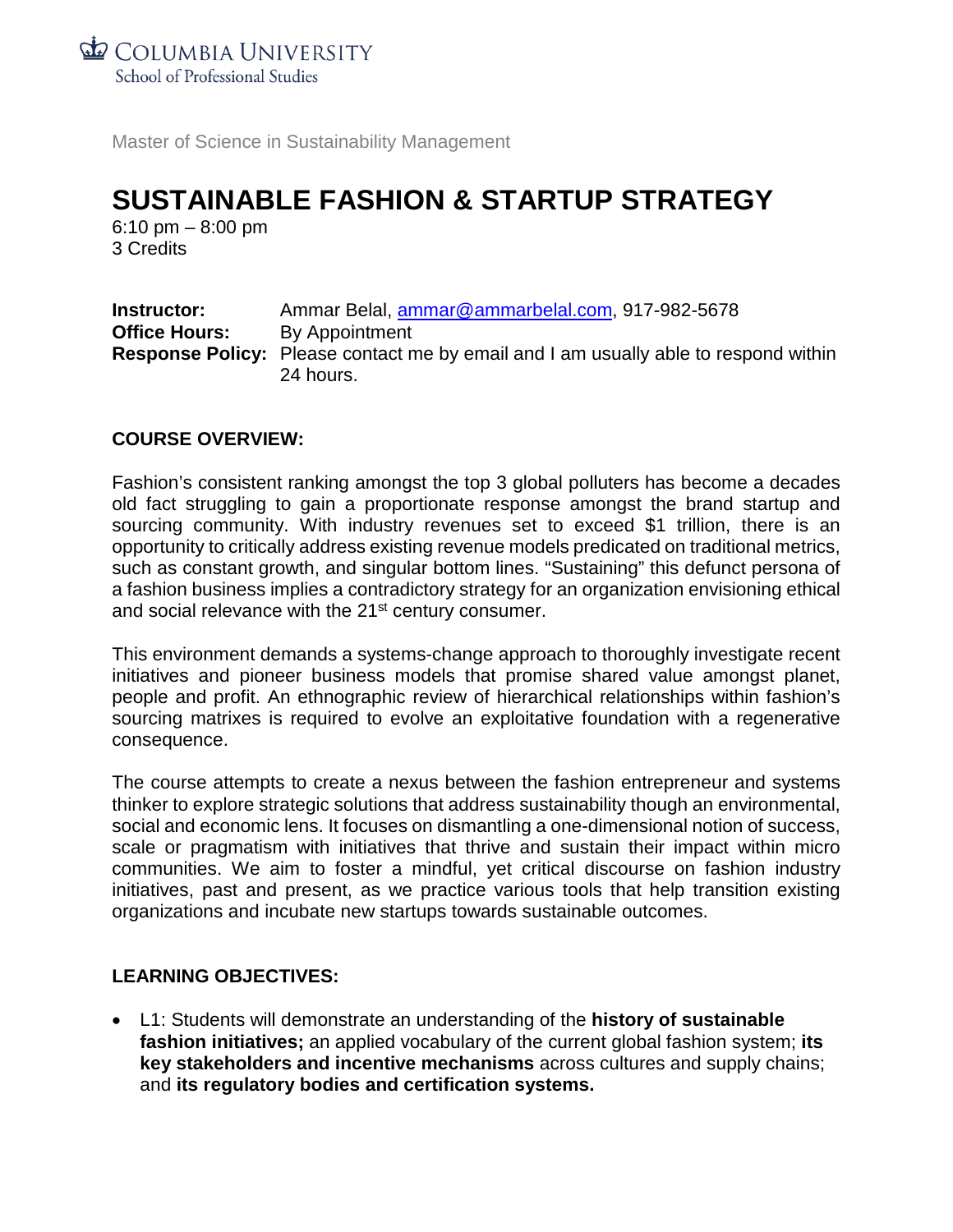- L2: Students will **critically analyze contemporary business models** within the industry, and contextualize advocacy initiatives within public policy and local governments.
- L3: Students will apply **research mapping and systems thinking tools**, especially through qualitative exercises and interactions with multinational supply chain, and **alternative material sourcing models** to identify potential opportunities and build vendor relationships.
- L4: Students will utilize **impact metrics and quantitative analysis** to demonstrate financial literacy within the sustainable fashion investor network.
- L5: Students will utilize an applied business model validation process through the **Lean Startup methodology** for early stage fashion startups, team formation, and capital raising.
- L6: Students will develop an in-house **transitional sustainable strategy within corporate structures** and traditional supply chains.

### **READINGS:**

### NEW SYSTEMS

Tyler Little, (2018**) Understanding Sustainability in the Fashion Industry**. New Degree Press

Dana Thomas, (Sep 3, 2019) **Fashionopolis**: The Price of Fast Fashion and the Future of Clothes. Penguin Press

William McDonough & Michael Braungart, (April 22, 2002) **Cradle to Cradle Remaking the Way we Make Things**. North Point Press; 1st edition

Alison Gwilt and Timo Rissanen, (January 29, 2011) **Shaping Sustainable Fashion**: Changing the way we Make and use Clothes. Routledge; 1 edition

Elizabeth Cline, (August 20, 2019) **The Conscious Closet**: The Revolutionary Guide to Looking Good While Doing Good. Plume; 1 edition

Alison Gwilt, (March 27, 2014**) A Practical Guide to Sustainable Fashion**. Fairchild Books

Acaroglu, Leyla: **Tools for Systems Thinkers**: The 6 Fundamental Concepts of Systems Thinking (Available on medium.com), 2017

### **ARTICLES**

WWD **"Overheated! Is Fashion Heading for a Burnout**?" [https://wwd.com/fashion-news/fashion](https://wwd.com/fashion-news/fashion-features/fashion-designers-karl-lagerfeld-marc-jacobs-10269092/)[features/fashion-designers-karl-lagerfeld-marc-jacobs-10269092/](https://wwd.com/fashion-news/fashion-features/fashion-designers-karl-lagerfeld-marc-jacobs-10269092/)

Cathy Horyn, System Mag "**Raf Simons on his final six months at Dior**" [http://system](http://system-magazine.com/issue6/raf-simons/)[magazine.com/issue6/raf-simons/](http://system-magazine.com/issue6/raf-simons/)

Denitsa Tsekova, Bloomberg Business "**What is Vegan Leather, and should you be wearing it?**" [https://www.bloomberg.com/news/articles/2019-08-23/what-is-vegan-leather-and-should-you-be-wearing-](https://www.bloomberg.com/news/articles/2019-08-23/what-is-vegan-leather-and-should-you-be-wearing-it-quicktake) [it-quicktake](https://www.bloomberg.com/news/articles/2019-08-23/what-is-vegan-leather-and-should-you-be-wearing-it-quicktake)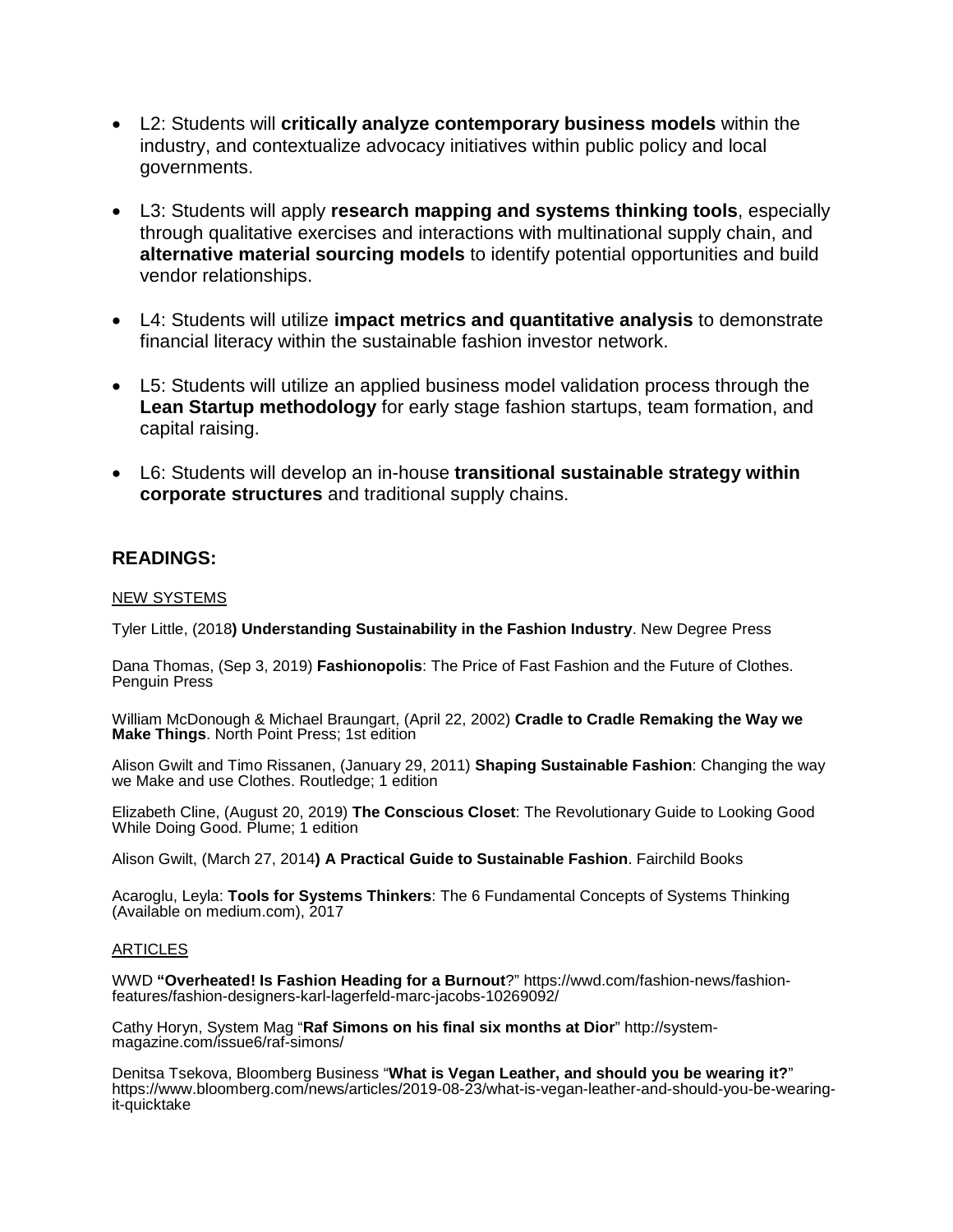#### **HISTORY**

Horace Miner, (1956) **Body Ritual Among the Nacirema - American Anthropologist**

Sandy Black, (April 1, 2013) **The Sustainable Fashion HandBook**. Thames & Hudson; 1 edition

Kate Fletcher, (April 11, 2014) **Sustainable Fashion and Textiles Design Journeys**. Routledge; 2 edition

Kate Black, (October 1, 2015) **Magnifeco: Your Head-to-Toe Guide to Ethical Fashion and Non-toxic Beauty**. New Society Publishers;

Clare Press, (Feb 20, 2018) **Wardrobe Crisis: How we went from Sunday Best to Fast Fashion**. Skyhorse; Reprint edition

Annamma Joy, John F. Sherry Jr, Alladi Venkatesh, Jeff Wang & Ricky Chan (2012) **Fast Fashion, Sustainability, and the Ethical Appeal of Luxury Brands, Fashion Theory**, 16:3, 273-295, DOI: 10.2752/175174112X13340749707123

WWD Staff, (Oct 27, 2015) **"Overheated! Is Fashion Heading for a Burnout?"**

Cathy Horyn, System Mag **"Raf Simons on his final six months at Dior"**

#### ENTREPRENEURSHIP

Eric Ries, (Sep 13, 2011) **The Lean Startup: How Today's Entrepreneurs Use Continuous Innovation to Create Radically Successful Businesses**. Crown Publishing Group

Yvon Chouinard, (6 Sep 2016) **Let My People Go Surfing: The Education of a Reluctant Businessman**. Penguin Books; 2nd edition

(April 17, 2008) **The Social Intrapreneur, A Field Guide for Corporate Changemakers**. Sustainability, 1 edition

Bennett, Graceann, and Freya Williams. **Mainstream Green: Moving Sustainability from Niche to Normal**. Ogilvy & Mather, 2011

#### SOURCING

Adila Cokar, (June 19, 2019**) Source My Garment: The Insider's Guide To Responsible Offshore Manufacturing**. Source My Garment Consulting Inc

Ross, M. (Producer), & Morgan, A. (Director). (2015). Video documentary: *The True Cost*. United States: Life is My Movie Entertainment; Untold Creative LLC (1h 32 min): https://truecostmovie.com/

**Cotton road a supply chain journey.** United States. Laura Kissel ; 2014

Madeline Dray, Robert Kraynak, Helen Lee, Kristine Schantz. "**Exploring the sustainability of Nike Flyknit shoes**." ME 589 Winter 2016. Print

Henderson, et, al. "**Nike Considered: Getting Traction on Sustainability**." MIT Sloan Management 08- 077.

Andrew Brooks. (March 15, 2015) **Clothing Poverty: the Hidden World of Fast Fashion and Second-Hand Clothes** Zed Books

#### CIRCULAR ECONOMY

Ellen MacArthur Foundation, "**Towards A Circular Economy: Business Rationale for an Accelerated Transition**" Ellen MacArthur Foundation. 2 December 2015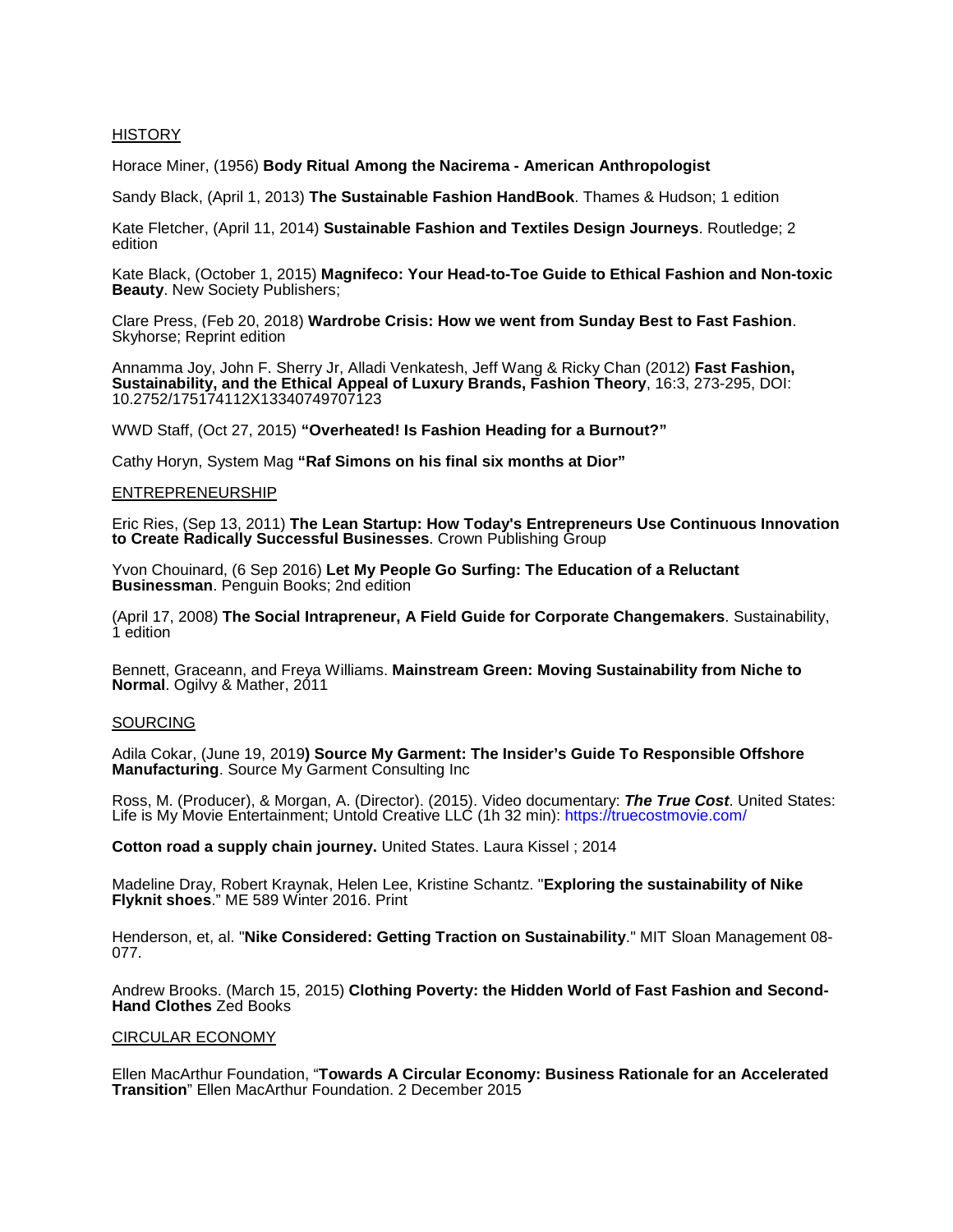#### Ellen MacArthur Foundation (in cooperation with Granta and LIFE). **"Circularity Indicators. An Approach to Measuring Circularity: Project Overview**", May 2015

Brown, Tim: Design & the circular economy – Circular Design Guide

Ellen MacArthur Foundation**, "A New Textiles Economy: Redesigning Fashion's Future**" Ellen MacArthur Foundation. 2017. Web.

**The Upcycle: Beyond Sustainability - Designing for Abundanc**e Paperback – April 16, 2013

#### MARKETING

Belz, Frank-Martin. "**Marketing in the 21st Century." Business Strategy and the Environment"** Bus. Strat. Env. 15.3 (2006):139-44

**Guides for the Use of Environmental Marketing Claims**, § 16 CFR Part 260 (2012). Print. U.S. Federal Trade Commission

Luxe Digital. "**Sustainable Luxury: Millennials Buy Into Socially Conscious Brands**. March 2018. Web

#### IMPACT METRICS/INVESTING

TONIIC eGuide Early Stage Global Impact Investing, 2013, PDF on NYUC. [http://www.toniic.com/toniic](http://www.toniic.com/toniic-institute/early-stage-e-guide/)[institute/early-stage-e-guide/](http://www.toniic.com/toniic-institute/early-stage-e-guide/)

US National Advisory Board on Impact Investing, "Private Capital Public Good, How Smart Federal Policy Can Galvanize Impact Investing — and Why It's Urgent," June 2014. PDF on NYUC

Ebrahim, Alnoor and V. Kasturi Rangan**, "Acumen Fund: Measurement in Impact Investing** (A) and (B)," HBS Cases, 9-310-011 and 9-106-043, 2010

Foundation Center**, Tools and Resources for Assessing Social Impact** (TRASI), <http://trasi.foundationcenter.org/>

Investing for Environmental and Social Impact Fall 2016 5 Global Impact Investing Network (GIIN)'s Impact Reporting and Investment Standards:<http://iris-standards.org/>

Global Impact Investing Network (GIIN) and the Impact Reporting and Investment Standards (IRIS) Initiative, "Data Driven: A Performance Analysis for the Impact Investment Industry," 2012. PDF on NYUC

Impact Investing 2.0 – **The Way Forward: Insight from 12 Outstanding Funds**, November 2013, NYUC

Case Studies of 6 Funds from Impact Investing 2.0 Report, NYUC Impact Investing 2.0 Video: <https://www.youtube.com/watch?v=8Hv0Xs--gnc&feature=youtu.be>

Makower,Joel. "State of Green Business Report 2018 GreenBiz Group. 2018

#### MISC

Timo Rissanen and Holly McQuilan, (6 September 2018) **Zero Waste Fashion Design**. Bloomsbury Visual Arts

Kate Fletcher, (September 20, 2019) Design and Nature: A Partnership. Routledge; 1 edition

Kate Fletcher and M. Tham, (2019) Earth Logic Fashion Action Research Plan. London: The J J Charitable Trust

Dana Thomas, (July 29, 2008) Deluxe How Luxury Lost its Luster. Penguin Books; Reprint edition

Elizabeth Cline, (August 27, 2013) Overdressed. Portfolio; Reprint edition.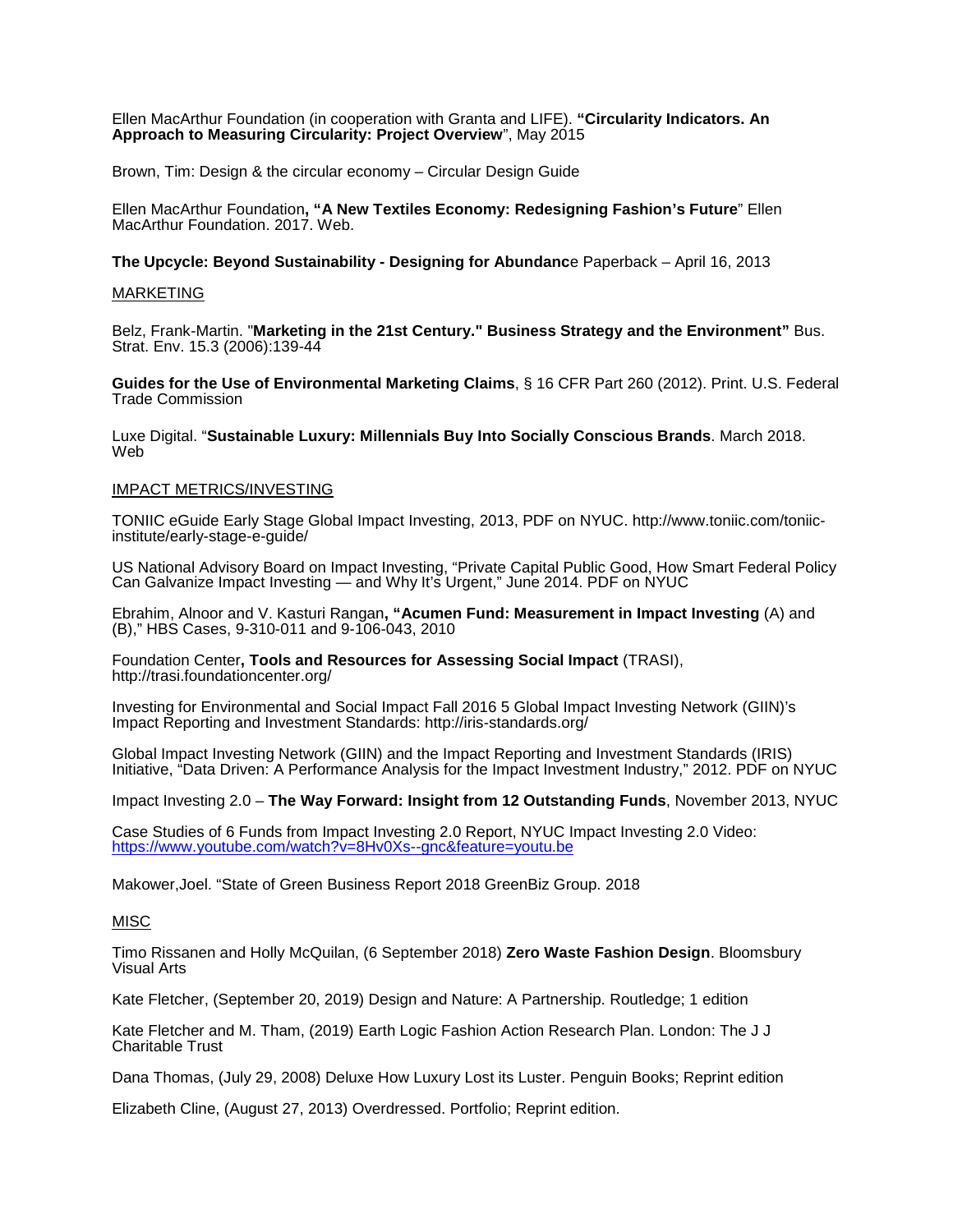Naomi Klein, (November 24, 2009) No Logo. Picador; 10 Anv edition

Sass Brown, (October 6, 2010) Eco Fashion. Laurence King Publishing; 1st edition

Sass Brown, (October 29, 2013) ReFashioned. Laurence King Publishing

Lucy Siegle, (May 1, 2011) To Die For Is Fashion Wearing out the World? Fourth Estate (GB)

Tyler Little, (25 Sep 2018) The Future of Fashion: Understanding Sustainability in the Fashion Industry. New Degree Press

Anna Maria Clement and Brian R Clement, (February 4, 2011) Killer Clothes. Hippocrates Publications; 1 edition

Consumer Goods Forum. The Honest Product Summary. Web. 2018

### **NEWSLETTERS**

- http://3blmedia.com/
- http://www.theguardian.com/us/environment
- http://www.csrwire.com/
- 
- http://green.blogs.nytimes.com/<br>http://www.corporateregister.com/
- http://www.environmentalleader.com/
- http://www.greenbiz.com/<br>• http://grist.org/
- http://grist.org/
- http://www.sustainablebrands.com/
- http://www.responsible-investor.com/<br>http://www.socialfunds.com
- 
- http://www.greenerchoices.org/
- http://www.goodguide.com/#
- http://www.newdream.org/<br>http://www.treehugger.com/
- 
- <https://www.ellenmacarthurfoundation.org/case-studies>
- <https://www.sustainablebrands.com/>
- <https://www.circle-economy.com/>
- <https://www.greenpeace.org/international/publication/17612/destination-zero/><br>Comme des Garçon's Fall 14 collection
- 
- Comme des Garçon's Fall 14 collection Victoria's Secret runway with Karlie Kloss Stella Jean, any season from 2014 onwards
- 

### **WEBSITES & DIGITAL RESOURCES**

#### <https://ecocult.com/category/fashion-2/>

http://www.labourbehindthelabel.org http://www.cleanclothes.org http://www.greenpeace.org/international/en/campaigns/detox http://www.textiletoolbox.com http://www.ethicalfashionforum.com

### **DOCUMENTARY & FILM RESOURCES:**

- BBC Documentary Clothes to Die For Zara Hayes
- Planet of the Humans (documentary), Jeff Gibbs
- True Cost (Documentary), Andrew Morgan

### **MENTOR NETWORK:**

### **Timo Rissanen**

*Prof. Fashion Design and Sustainability* <https://www.newschool.edu/parsons/faculty/Timo-Rissanen/>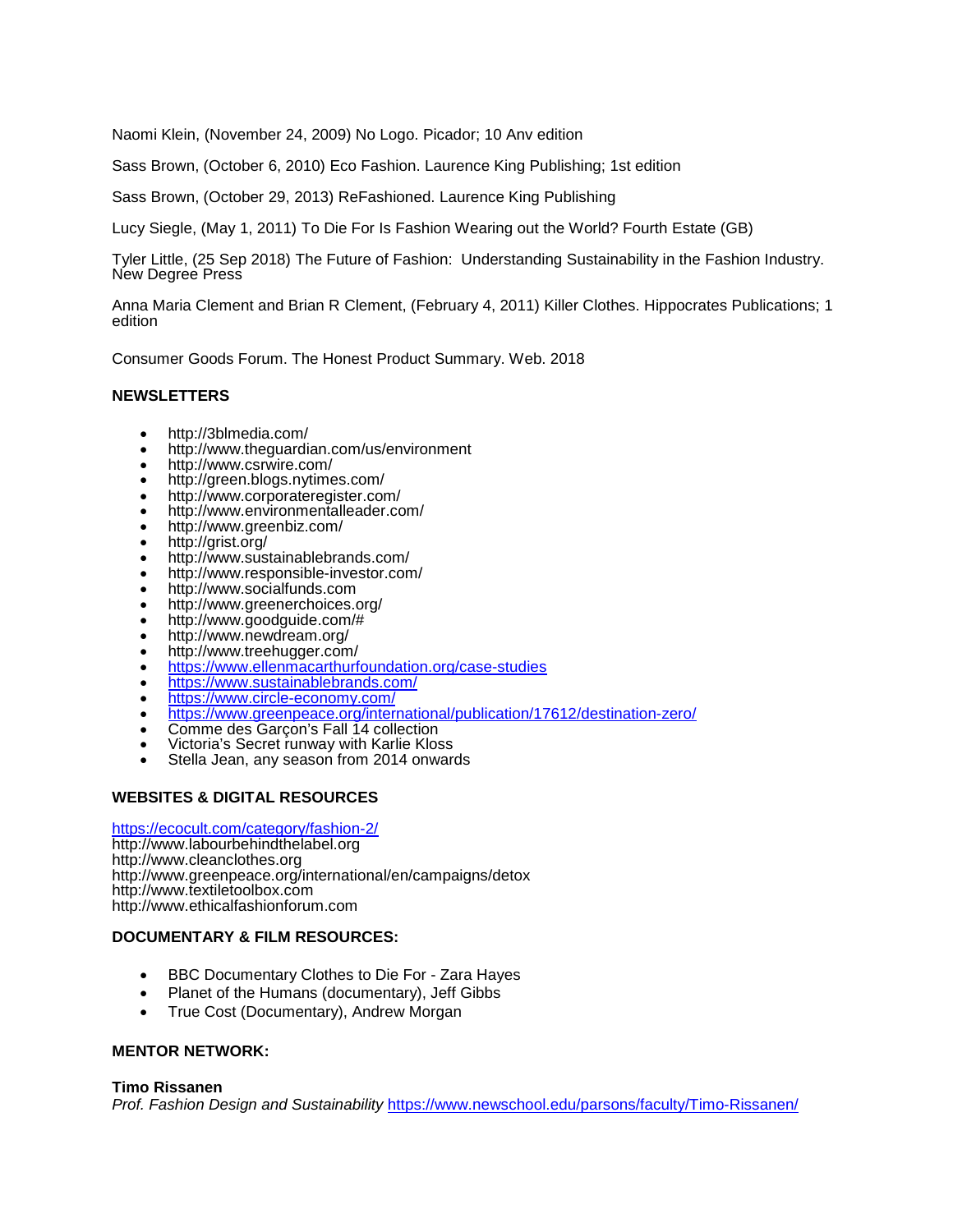**Otto Von Busch** *Professor Strategic Design & Systems* <http://www.gidest.org/otto-von-busch> **Mark Randall** *Professor BBA, Founder Workstudio* <http://worldstudioinc.com/about-us/> **Sara Kozlowski** *Director of Educational Partnerships, CFDA* <https://www.linkedin.com/in/sarakozlowski/> **---- Carmen Gama** *Renew Designer, Eileen Fisher* [https://remake.world/stories/humans-of-fashion/20-questions-with](https://remake.world/stories/humans-of-fashion/20-questions-with-carmen-gama-of-eileen-fisher-renew/?gclid=EAIaIQobChMI8a3t7brF6AIVE4iGCh1hzAtuEAAYASAAEgKJkvD_BwE)[carmen-gama-of-eileen-fisher](https://remake.world/stories/humans-of-fashion/20-questions-with-carmen-gama-of-eileen-fisher-renew/?gclid=EAIaIQobChMI8a3t7brF6AIVE4iGCh1hzAtuEAAYASAAEgKJkvD_BwE)[renew/?gclid=EAIaIQobChMI8a3t7brF6AIVE4iGCh1hzAtuEAAYASAAEgKJkvD\\_BwE](https://remake.world/stories/humans-of-fashion/20-questions-with-carmen-gama-of-eileen-fisher-renew/?gclid=EAIaIQobChMI8a3t7brF6AIVE4iGCh1hzAtuEAAYASAAEgKJkvD_BwE) **Jessica Schreiber**  *Founder, Fabscrap* <https://www.linkedin.com/in/jessicaschreiber/> **Brittany Dickinson** *Director of Design and Sustainability, Alex Mill*<https://www.linkedin.com/in/brittanydickinson/> **Lucy Jones** *Founder, Ffora, Forbes 30 under 30* <https://www.lucyjonesdesign.com/about> **Adriana Marina** *Founder, Animaná and NGO Hecho por Nosotros* <https://animanaonline.com.ar/> **Elizabeth Thomas James** *Founder, Taylor & Thomas* <https://www.linkedin.com/in/elizabeth-thomas-james-55799969/> **Jussara Lee**  *Founder, Jussara Lee* <https://cfda.com/members/profile/jussara-lee> **Mohammad said** *Founder, Mojo Supermarket, Forbes 30 under 30* <https://www.forbes.com/profile/mo-said/#5ce66c9d5d83> **---- Leslie Harwell** *Managing Partner, Alante Capital* <https://www.alantecapital.com/team> **Ian Fisk** *Executive Director, Mentor Capital Network* <https://generalassemb.ly/instructors/ian-fisk/4778> **Morty singer** *CEO, Traub Capital* <https://www.traub.io/team/mortimer-singer/> **Steph Stephenson**  *Board, Cordes Foundation* <https://cordesfoundation.org/team/> **---- Ayesha Barenblat** *Founder, Remake* [https://www.thegoodtrade.com/features/interview-series-ayesha-barenblat-founder-of](https://www.thegoodtrade.com/features/interview-series-ayesha-barenblat-founder-of-remake)[remake](https://www.thegoodtrade.com/features/interview-series-ayesha-barenblat-founder-of-remake) **Alden Wicker** *Editor in Chief, EcoCult* <https://ecocult.com/about/> **Kira Craft** *Contributing Writer/Researcher* <https://independentresearcher.academia.edu/KiraCraft> **Kerli Kant Hvass** *Circular Economy Advisor* [https://www.linkedin.com/in/kerli-kant-hvass-phd](https://www.linkedin.com/in/kerli-kant-hvass-phd-b24885/?originalSubdomain=dk)[b24885/?originalSubdomain=dk](https://www.linkedin.com/in/kerli-kant-hvass-phd-b24885/?originalSubdomain=dk)

# **RESOURCES:**

*Columbia University Information Technology*

[Columbia University Information Technology](https://cuit.columbia.edu/) (CUIT) provides Columbia University students, faculty, and staff with central computing and communications services. Students, faculty, and staff may access University-provided discounted software downloads [\(https://columbiait.onthehub.com/\)](https://columbiait.onthehub.com/).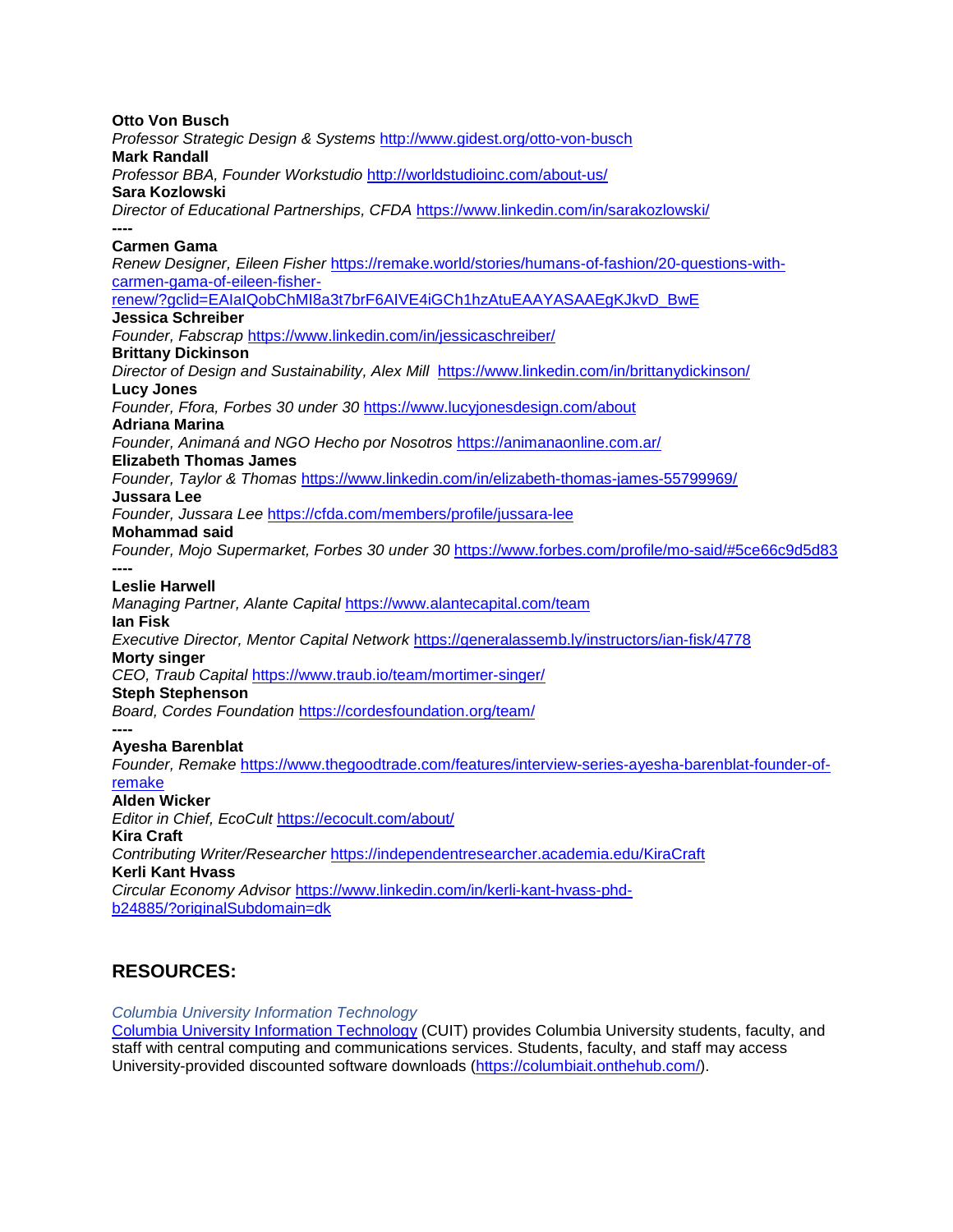### *Columbia University Library*

Columbia's extensive library system ranks in the top five academic libraries in the nation, with many of its services and resources available online: [https://library.columbia.edu/.](https://library.columbia.edu/)

### *SPS Academic Resources*

The Office of Student Affairs provides students with academic counseling and support services such as online tutoring and career coaching: [http://sps.columbia.edu/student-life-and-alumni-relations/academic](http://sps.columbia.edu/student-life-and-alumni-relations/academic-resources)[resources.](http://sps.columbia.edu/student-life-and-alumni-relations/academic-resources)

# **COURSE REQUIREMENTS (ASSIGNMENTS):**

# 1. **Attendance and Active Participation - 15% (L1, L2, L3, L4, L5, L6)**

A significant portion of each class will comprise of a discussion format as a platform for us to engage in a critical discourse on the readings. I expect each of you to come to class well prepared and proactively participate in these conversations and challenge the prescribed texts. Contextualizing our nuanced perspectives, cultural experiences, and professional histories is key in fostering new approaches that address a systemic change in the fashion industry. This is also an opportunity for you to bring/share relevant texts from your research that enrich our class discussion sessions on a scheduled topic.

I expect you to attend all classes as we will be covering a lot of material. Your participation performance will be assed via a letter grade in week 7 and week 15.

# 2. **Critical writing responses on discussion readings - 15% (L1, L2)**

- Contextualizing a Global System (Session 2) 5%
- Fashion Acceleration (Session 3) 5%
- Regulation vs Certification (Session 4) 5%

Documented reflections on the first 5 sessions of the course are pivotal for forming a strong foundation that can effectively contextualize your proposal of a sustainable fashion intervention. You will be expected to digitally submit a 750-1000 response to three of our class discussion sessions. The responses to a class discussion will be due within 7 days of the original date of the session.

You will be evaluated (through a letter grade) on your ability to evidence your overall understanding of the subject through referencing prescribed readings and class discussion notes, as well as responding to its validity within your personal experience.

# 3. **Stakeholder Mapping Exercise - 10% (L3)**

Student teams of 5 will be introduced to actual key stakeholders (Farmer, Factory owner, Labor, Government, Auditor, Buyer) from the overseas fashion supply chain to conduct video interviews and document systems insights, materials research and new developments. The list of actual participants will be finalized closer to the date of the stakeholder mapping workshop in session 6.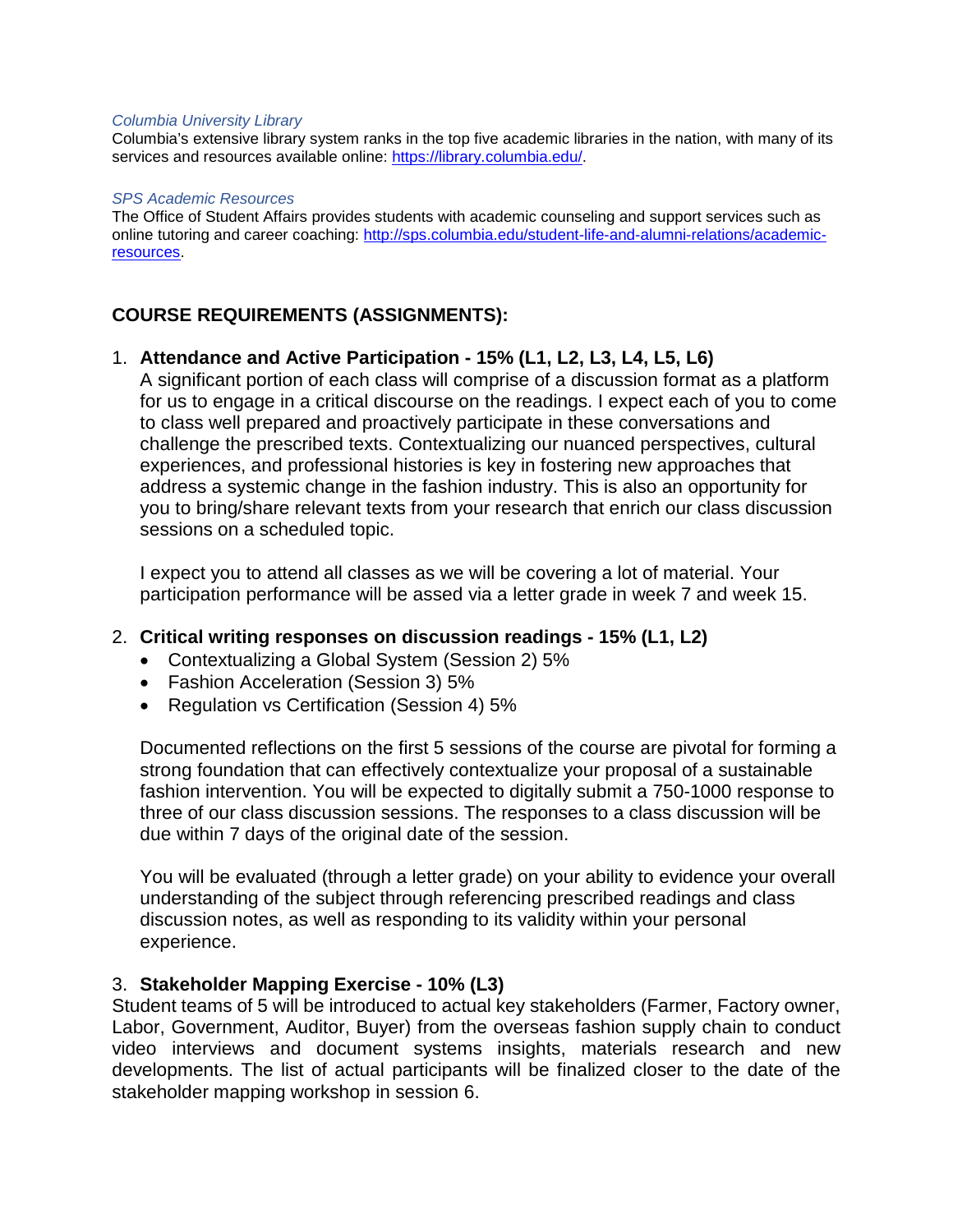You will be asked to submit a stakeholder map by 10/17/2020, which will be graded on its ability to critically analyze this complex eco system beyond a surface/transactional lens and provide nuanced insights and intervention opportunities.

# 4. **Mid-Point research and system proposal - 20% (L3, L4, L5, L6)**

- Initial system proposal and value proposition
- Competitor Analysis

Active participation in our first 8 sessions should generate diverse insights from a historical context, mentor network, and stakeholder interviews. Each one of you is expected to verbally present (supported by digital visuals) a 3 mins proposal for a sustainable fashion initiative or system. This is an opportunity for you to reference key research from the past few weeks that help validate your proposed idea. Your proposal presentations will be followed by feedback from your peers as well as visiting mentors. I will evaluate and shortlist the proposals based on the most traction, collective interest, and next-steps viability for you to assimilate into teams and continue to build on these hypotheses for the final project.

# 5. **Final Systems Group Project Presentation - 40% (L3, L4, L5, L6)**

- Customer discovery tools and quantitative methods to test and validate the value proposition.
- Unit Economics demonstrating costing and pricing strategy relevant to sustainability claim.
- Impact indicators utilization and projected growth analysis.
- Omni-channel communication strategy.
- Verbal pitch and presentation slides.

From session 9 onwards, you will be working in project teams of 3-5 members as you build your Sustainable Fashion Initiative/System midterm proposal into a wellresearched, consumer validated, and financially viable short pitch deck. Your team will be expected to verbally present your final project and research through a well curated 5 mins digital presentation with any additional supporting physical or multimedia attributes to a panel of industry professionals and experts from the field.

Projects will be evaluated on their depth of supporting research, the rigor of testing tools employed to validate the proposed idea, financial viability, and fluency within the overall communication strategy. All team members will share the project grade equally and will submit individual peer reviews that will be incorporated in the individual participation grade.

# **FINAL GRADING SCALE**

| Grade | Percentage    |
|-------|---------------|
|       | l98–100 %     |
|       | $93 - 97.9$ % |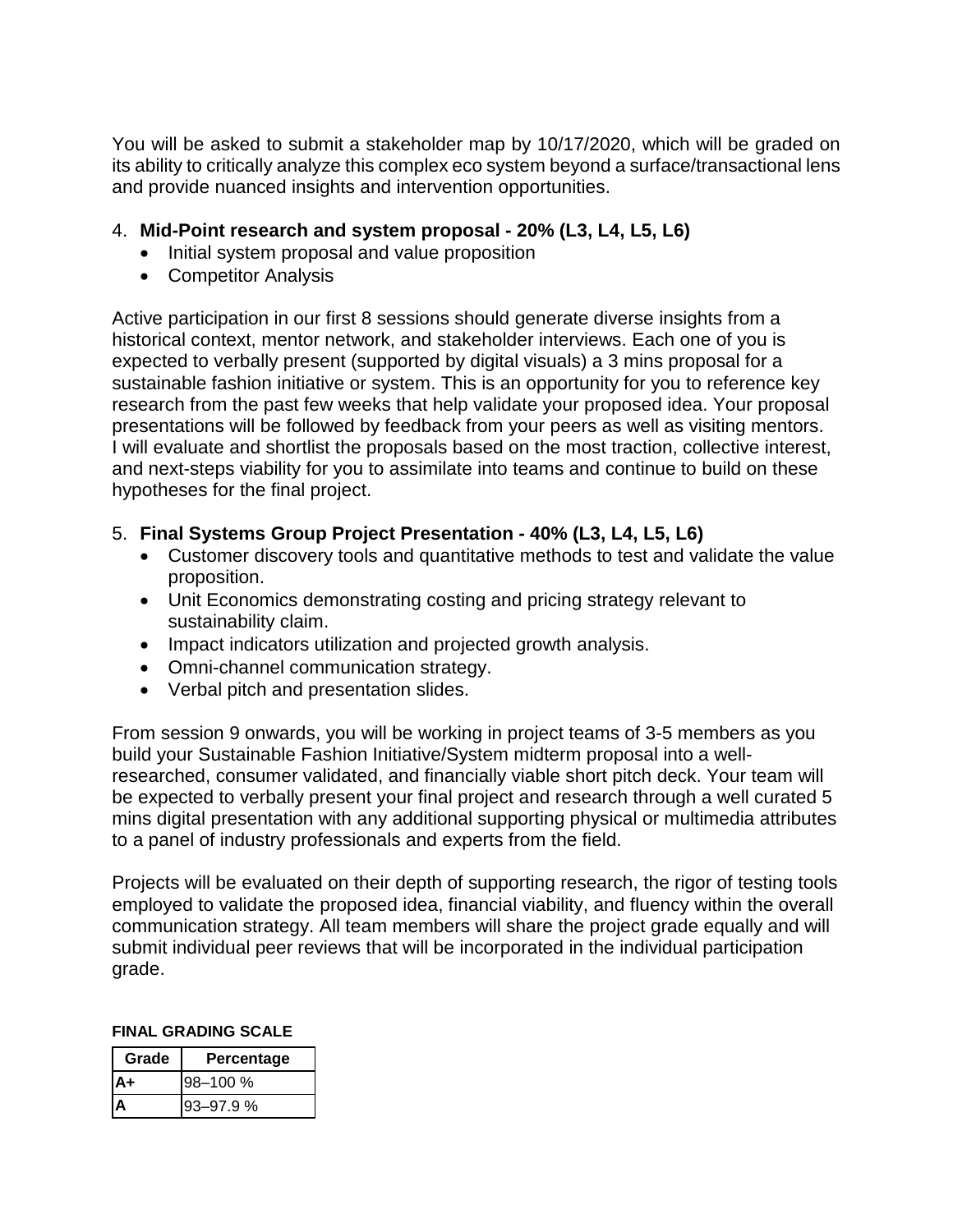| lA-                     | 90-92.9%        |
|-------------------------|-----------------|
| B+                      | 87-89.9%        |
| $\overline{\mathsf{B}}$ | 83-86.9%        |
| <b>B-</b>               | 80-82.9%        |
| $\overline{c}$ +        | 77-79.9%        |
| $\overline{\mathbf{c}}$ | 73-76.9%        |
| $\overline{c}$ -        | 70-72.9%        |
| b                       | 60-69.9%        |
| Ê.                      | 59.9% and below |

| <b>ASSIGNMENT</b>                    | % Weight |
|--------------------------------------|----------|
| Participation - Class Discussions    | 15%      |
| Reading Response - Session 2         | 5%       |
| Reading Response - Session 3         | 5%       |
| Reading Response - Session 4         | 5%       |
| <b>Stakeholder Mapping Exercise</b>  | 10%      |
| Mid-Point Research & System Proposal | 20%      |
| Final Systems Project & Presentation | 40%      |

### **Course Policies**

#### *Participation and Attendance*

I expect you to come to class on time and thoroughly prepared. I will keep track of attendance and look forward to an interesting, lively and confidential discussion. If you miss an experience in class, you miss an important learning moment and the class misses your contribution. More than one absence will affect your grade.

#### *Late work*

Work that is not submitted on the due date noted in the course syllabus without advance notice and permission from the instructor will be graded down 1/3 of a grade for every day it is late (e.g., from a B+ to a B).

#### *Citation & Submission*

All written assignments must use [citation format], cite sources, and be submitted to the course website (not via email).

# **School Policies**

### *Copyright Policy*

Please note—Due to copyright restrictions, online access to this material is limited to instructors and students currently registered for this course. Please be advised that by clicking the link to the electronic materials in this course, you have read and accept the following:

The copyright law of the United States (Title 17, United States Code) governs the making of photocopies or other reproductions of copyrighted materials. Under certain conditions specified in the law, libraries and archives are authorized to furnish a photocopy or other reproduction. One of these specified conditions is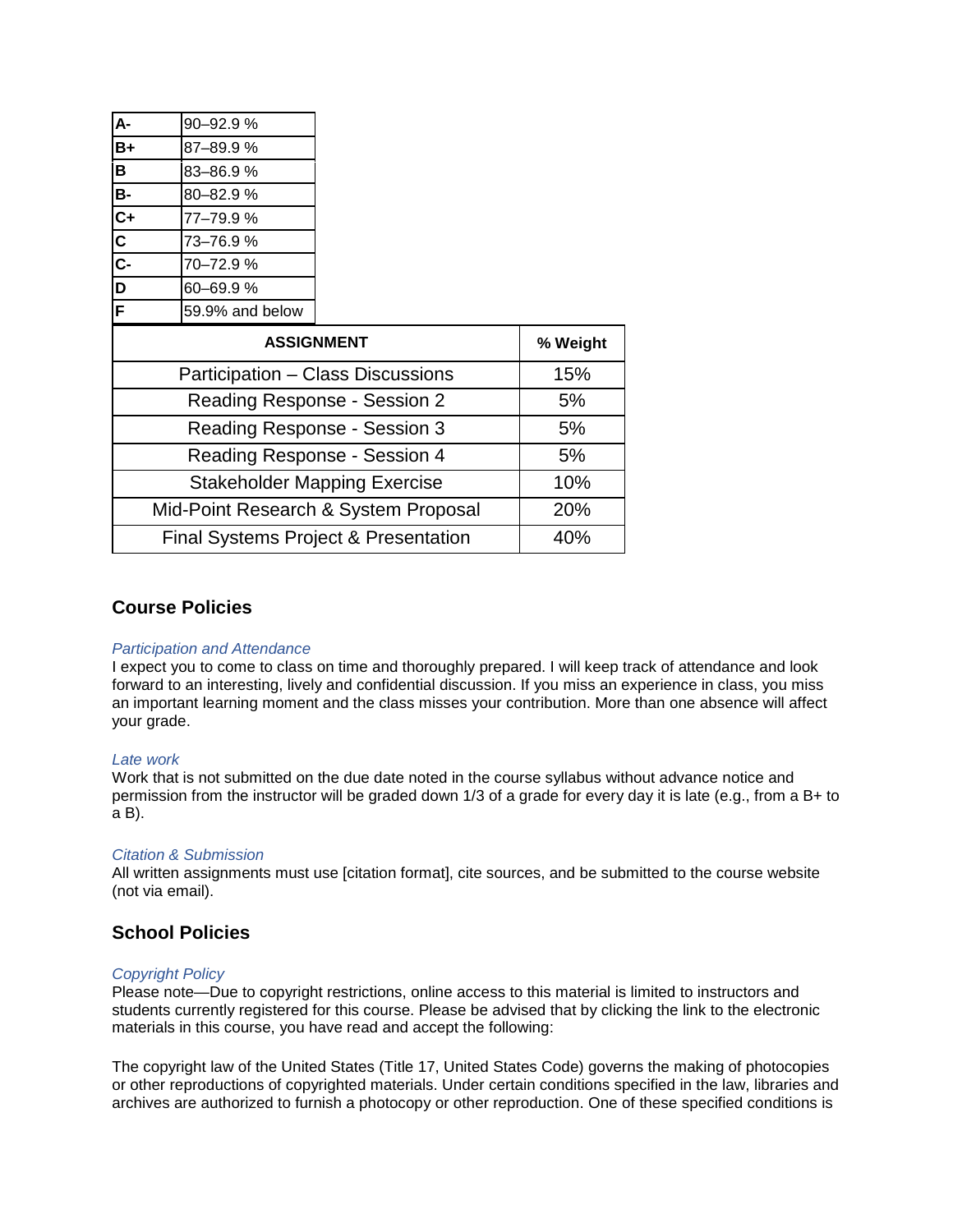that the photocopy or reproduction is not to be "used for any purpose other than private study, scholarship, or research." If a user makes a request for, or later uses, a photocopy or reproduction for purposes in excess of "fair use," that user may be liable for copyright infringement.

### *Academic Integrity*

Columbia University expects its students to act with honesty and propriety at all times and to respect the rights of others. It is fundamental University policy that academic dishonesty in any guise or personal conduct of any sort that disrupts the life of the University or denigrates or endangers members of the University community is unacceptable and will be dealt with severely. It is essential to the academic integrity and vitality of this community that individuals do their own work and properly acknowledge the circumstances, ideas, sources, and assistance upon which that work is based. Academic honesty in class assignments and exams is expected of all students at all times.

SPS holds each member of its community responsible for understanding and abiding by the SPS Academic Integrity and Community Standards posted at [http://sps.columbia.edu/student-life-and-alumni](http://sps.columbia.edu/student-life-and-alumni-relations/academic-integrity-and-community-standards)[relations/academic-integrity-and-community-standards.](http://sps.columbia.edu/student-life-and-alumni-relations/academic-integrity-and-community-standards) You are required to read these standards within the first few days of class. Ignorance of the School's policy concerning academic dishonesty shall not be a defense in any disciplinary proceedings.

### *Accessibility*

Columbia is committed to providing equal access to qualified students with documented disabilities. A student's disability status and reasonable accommodations are individually determined based upon disability documentation and related information gathered through the intake process. For more information regarding this service, please visit the University's Health Services website: [https://health.columbia.edu/services/ods/support.](https://health.columbia.edu/services/ods/support)

### *Class Recordings*

All or portions of the class may be recorded at the discretion of the Instructor to support your learning. At any point, the Instructor has the right to discontinue the recording if it is deemed to be obstructive to the learning process.

If the recording is posted, it is considered confidential and it is not acceptable to share the recording outside the purview of the faculty member and registered class.

# **COURSE SCHEDULE**

Lectures, presentations, site visits, and some external expert mentorship sessions will provide students a thorough vocabulary of the sustainable fashion marketplace and its complex stakeholder relationships. Our weekly structure will entail a reading schedule that informs an engaged discourse for the first half of the course, followed by a workshop format for incubating startup ideas and solutions. I will be organizing a list of accomplished industry professionals that have graciously offered their consult as an external resource to our classroom, for testing the validity of your proposed initiatives. We will practice key research methods and tools to help gain insights and derive sustainable solutions to material resources and product lifecycles. An integral part of our iterative process will be exercises from the Lean Startup methodology to pilot market validation and consumer discovery, and its application to a sustainable fashion business hypothesis. A session on utilizing quantitative tools to articulate impact, decipher hidden costs, and markup formulas, is also included in our program. The last few sessions will involve cultivating a nuanced communication strategy, that examines cultural blind spots, while protecting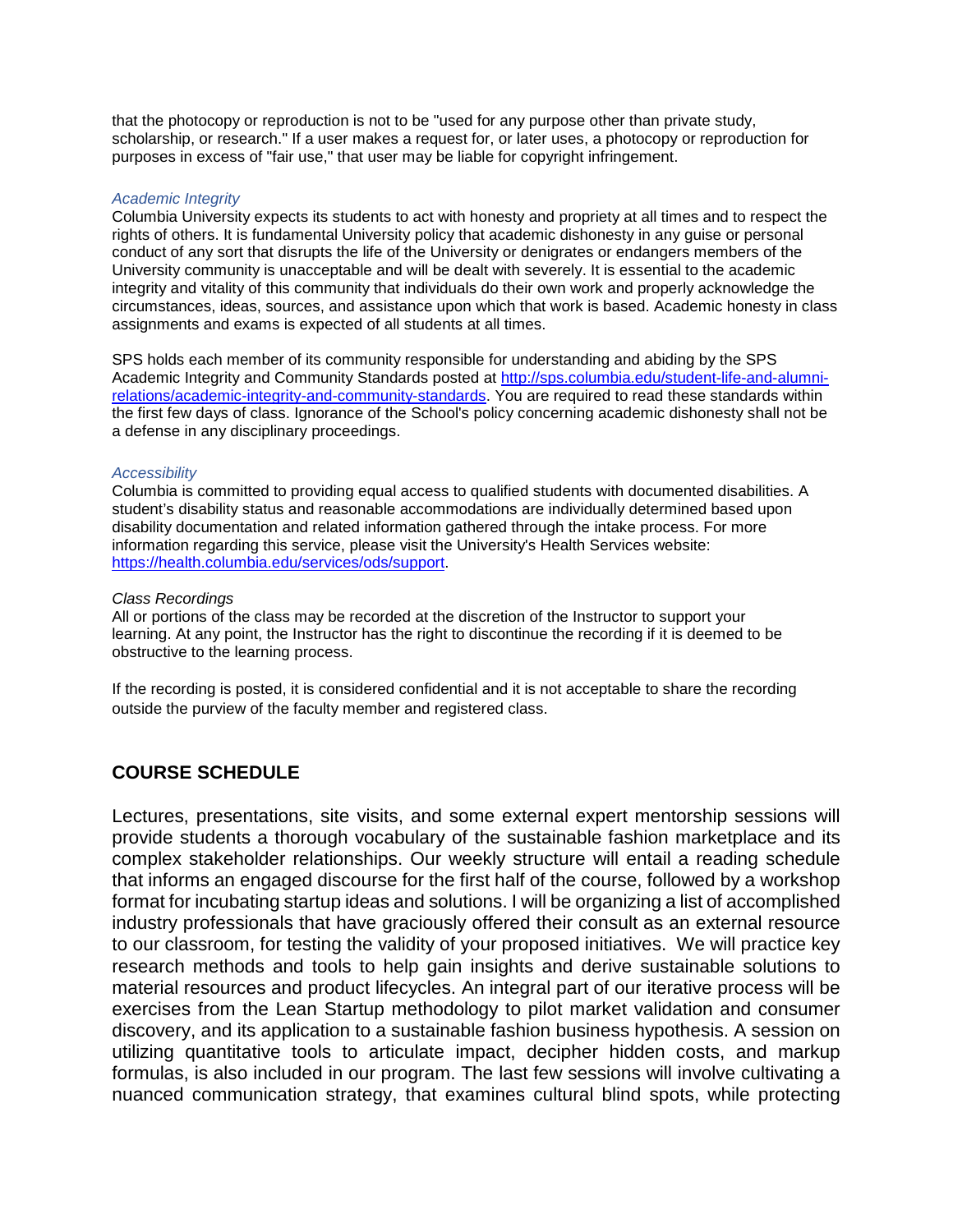authenticity and a committed brand identity. Our final project will be presented in a pitch format to a panel of experts, industry professionals, and thought leaders within the sustainable fashion landscape. This course serves as a holistic incubator for enthused ethical fashion entrepreneurs, but also current industry professionals envisioning a transition to sustainable frameworks within their organizational structure. The experience is intended to yield numerous networking opportunities within the sustainable fashion ecosystem, for future careers and potential partnerships.

| <b>Date</b> | <b>Topics and Activities</b>                                     | Readings (due on this day)                          | Assignments (due on this date)  |
|-------------|------------------------------------------------------------------|-----------------------------------------------------|---------------------------------|
| 9/8         | <b>Session 1: Introductions</b>                                  |                                                     | Complete required reading.      |
|             | and overview:                                                    |                                                     |                                 |
|             | Timeline,<br>$\bullet$                                           |                                                     | Attend the live session.        |
|             | Assignments,                                                     |                                                     |                                 |
|             | Expectations,                                                    |                                                     |                                 |
|             | Assessment.                                                      |                                                     |                                 |
|             | <b>Student Introductions</b><br>$\bullet$<br>through an in-class |                                                     |                                 |
|             | workshop/icebreaker,                                             |                                                     |                                 |
|             | referencing previous                                             |                                                     |                                 |
|             | professional                                                     |                                                     |                                 |
|             | experience, and self-                                            |                                                     |                                 |
|             | analysis of embodied                                             |                                                     |                                 |
|             | sustainable practices                                            |                                                     |                                 |
|             | as a consumer.                                                   |                                                     |                                 |
|             | • "Hemp to Hermés. A                                             |                                                     |                                 |
|             | Spectrum"                                                        |                                                     |                                 |
| 9/15        | <b>Session 2:</b>                                                | <b>Required:</b>                                    | Complete required readings.     |
|             | <b>Contextualizing a</b>                                         | • "Manchester to Mumbai"                            |                                 |
|             | <b>Global System:</b>                                            | $(pg. 11-33)$ from Fixing                           | 750-1000 word response to class |
|             | • Colonialism in context                                         | Fashion: Rethinking the                             | discussion due 9/22.            |
|             | with apparel trade                                               | Way We Make, Market and                             |                                 |
|             | $\bullet$ Sourcing: In search for                                | buy our clothes, Michael                            |                                 |
|             | the next Eastern                                                 | Lavergne                                            |                                 |
|             | frontier                                                         | • "Going south: global                              |                                 |
|             | • Managing an overseas                                           | restructuring and garment                           |                                 |
|             | team: Mitigating                                                 | production in three east<br>Asian cases" (pg. 1-31) |                                 |
|             | relationships with<br>multicultural                              | David A. Smith                                      |                                 |
|             | counterparts.                                                    | • "Developments in The                              |                                 |
|             |                                                                  | Global Garment Industry                             |                                 |
|             |                                                                  | and the Role of Asia" (pg.                          |                                 |
|             |                                                                  | 1-26) F Smakman                                     |                                 |
|             |                                                                  | • "Trouble at the border" (pg.                      |                                 |
|             |                                                                  | 109-173) The Travels of a                           |                                 |
|             |                                                                  | T-Shirt in the Global                               |                                 |
|             |                                                                  | Economy: An Economist                               |                                 |
|             |                                                                  | Examines the Markets,<br>Power, and Politics of     |                                 |
|             |                                                                  | World Trade, Pietra Rivoli                          |                                 |
|             |                                                                  | Recommended:                                        |                                 |
|             |                                                                  | • "Three cultures of                                |                                 |
|             |                                                                  | Consumption" $(pg. 21-403)$                         |                                 |
|             |                                                                  | from Empire of things: how                          |                                 |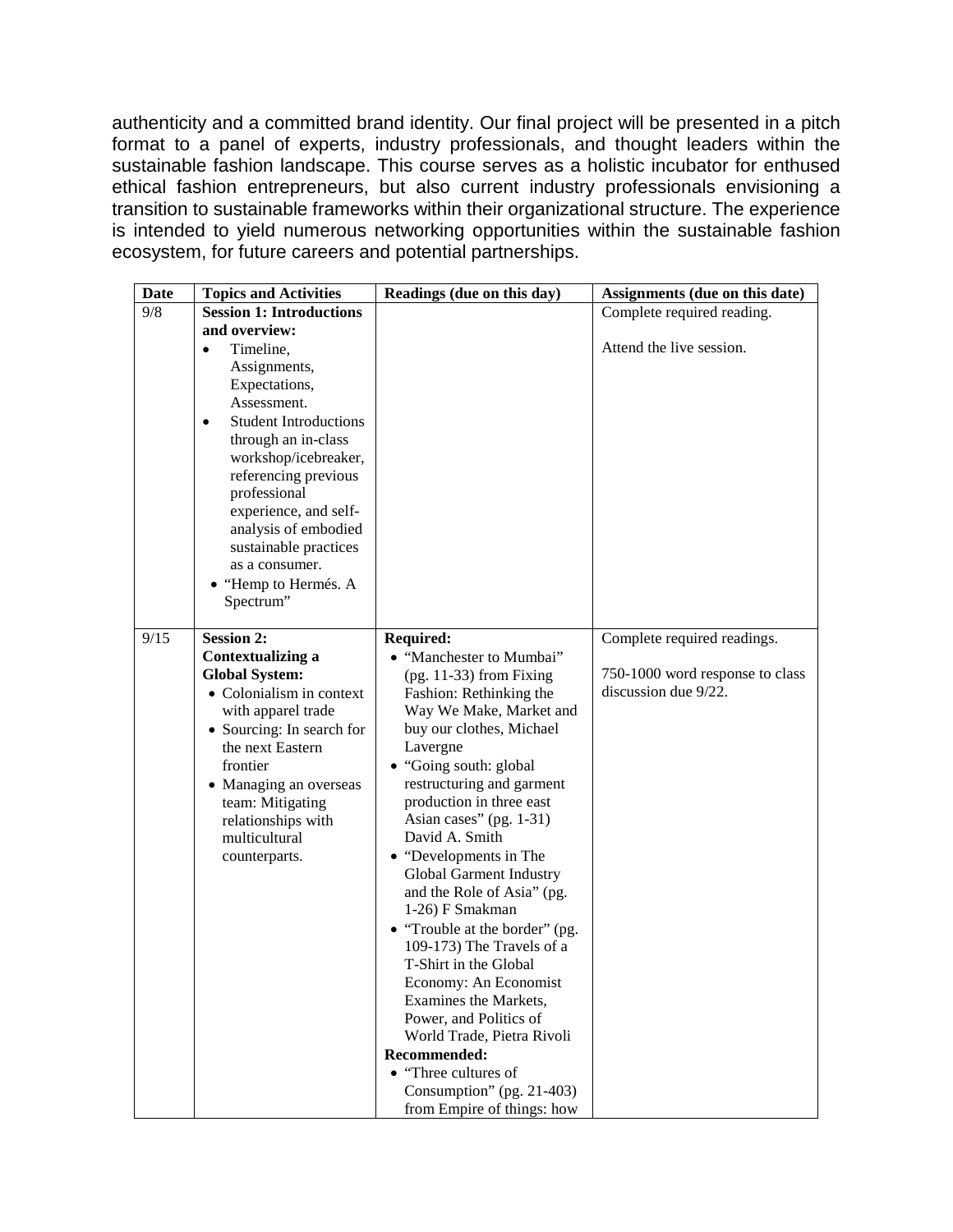|      |                                             | we became a world of                               |                                 |
|------|---------------------------------------------|----------------------------------------------------|---------------------------------|
|      |                                             | consumers, from the                                |                                 |
|      |                                             | fifteenth century to the                           |                                 |
|      |                                             | twenty-first, Frank<br>Trentmann                   |                                 |
| 9/22 | <b>Session 3: Fashion</b>                   | <b>Required:</b>                                   | Complete the 750-1000 word      |
|      | <b>Acceleration:</b>                        | • "The price of furious                            | response to the previous class  |
|      | • The Fast Fashion                          | fashion" from Fashionopolis                        | discussion (Session 2:          |
|      | Calendar. Creative                          | $(pg. 39-69)$                                      | Contextualizing a Global        |
|      | Burnout, Consumer                           | • "More please sir" (pg. 41-                       | System).                        |
|      | Demand, and Job                             | 51) from Wardrobe Crisis:                          |                                 |
|      | Creation.<br>• Fashion's 9/11: Rana         | How we went from Sunday                            | Complete required readings.     |
|      | Plaza: Cause & Effect.                      | Best to Fast Fashion, Clare                        | 750-1000 word response to class |
|      | • 19th century Atelier to                   | Press                                              | discussion due 9/29.            |
|      | 20th Century                                | • "Factory Collapse in                             |                                 |
|      | Oligopoly.                                  | Bangladesh" (pg. 63-69,                            |                                 |
|      |                                             | 143-149) from                                      |                                 |
|      |                                             | Understanding                                      |                                 |
|      |                                             | Sustainability in the Fashion                      |                                 |
|      |                                             | <b>Industry, Tyler Press</b>                       |                                 |
|      |                                             | • "Future Trends" from We                          |                                 |
|      |                                             | Are What We Wear:                                  |                                 |
|      |                                             | Unravelling fast fashion and                       |                                 |
|      |                                             | the collapse of Rana Plaza"                        |                                 |
|      |                                             | Lucy Siegle & Jason Burke                          |                                 |
|      |                                             | • "Raf Simons on his final six                     |                                 |
|      |                                             | months at Dior" Cathy                              |                                 |
|      |                                             | Horyn, System Mag                                  |                                 |
|      |                                             | • WWD "Overheated! Is                              |                                 |
|      |                                             | Fashion Heading for a                              |                                 |
|      |                                             | Burnout?"                                          |                                 |
|      |                                             | Recommended:                                       |                                 |
|      |                                             | • "Fast Fashion,                                   |                                 |
|      |                                             | Sustainability, and the                            |                                 |
|      |                                             | <b>Ethical Appeal of Luxury</b>                    |                                 |
|      |                                             | Brands" from Fashion                               |                                 |
|      |                                             | Theory: The journal of                             |                                 |
|      |                                             | Dress, Body and Culture                            |                                 |
|      |                                             | $(pg. 273-292)$                                    |                                 |
|      |                                             | • Cotton Road $-$ A supply                         |                                 |
|      |                                             | Chain Journey, Laura Kissel                        |                                 |
| 9/29 | <b>Session 4: Regulation vs</b>             | <b>Required:</b>                                   | Complete the 750-1000 word      |
|      | <b>Certification:</b>                       | • Sustainability certification                     | response to the previous class  |
|      | • Public policy, local                      | guide (2020), apparel                              | discussion (Session 3: Fashion  |
|      | labor laws, and                             | entrepreneurship guide                             | Acceleration).                  |
|      | advocacy initiatives.                       | • "Threads of Despair" (pg.                        |                                 |
|      | • Auditor scandals and                      | 29-81, 111-147) from<br>Governing Corporate Social | Complete required readings.     |
|      | corporate corruption.<br>• An evolution and | Responsibility in the                              | 750-1000 word response to class |
|      | critique of certification                   | Apparel Industry after Rana                        | discussion due 10/6.            |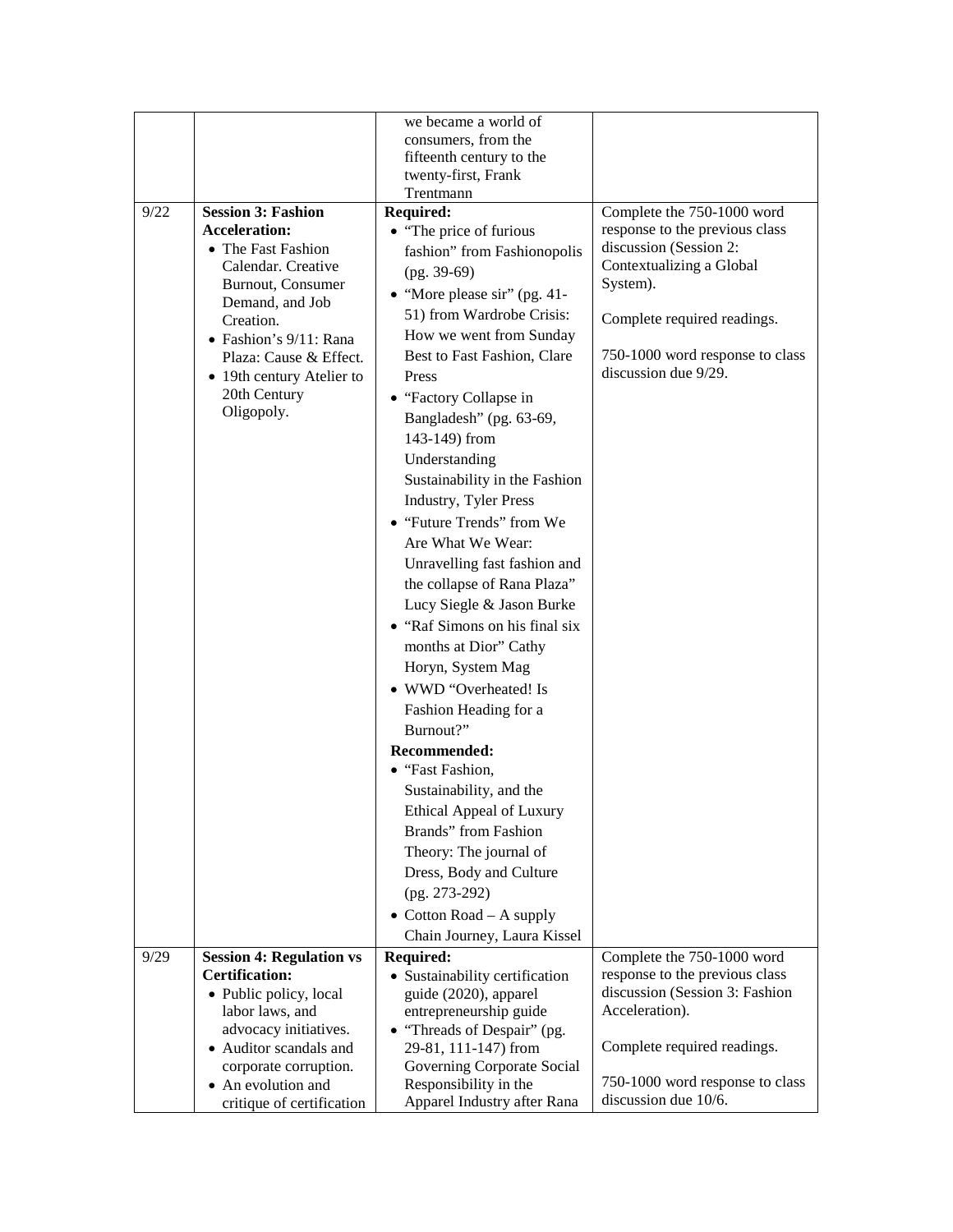|      | standards. (Higg<br>Index, ISO, Wrap, B<br>Corp, Fairtrade, Wrap<br>$etc.$ )<br>• The case for Vegan<br>Leather.                                                                                                                                                                                                                                                                                                                                                                                                                                         | Plaza, Anil Hira and<br>Maureen Benson-Rea<br>• "The reality behind<br>fashion's sustainability<br>certifications and coalitions"<br>from Vogue Business,<br>Rachel Cernansky<br>• Ethical Audits and the<br>Supply Chains of Global<br>Corporations, Genevieve<br>LeBaron and Jane Lister<br>• "Supply chain audits fail to<br>detect abuses" from The<br>Guardian, Tansy Hoskins<br>• "Chapter $4 & 5$ – Private<br>Sector & Governments; The<br>importance of public<br>policies" (pg. 137-163) from<br>Sustainability, Kent E.<br>Portney<br>• "What is Vegan Leather,<br>and should you be wearing<br>it?" Denitsa Tsekova,<br><b>Bloomberg Business</b><br>Recommended:<br>• "The Geographies of<br>Fashion: Consumption,<br>Space, and Value" Louise<br>Crewe and Joanne B. Eicher |                                                                                                                                                         |
|------|----------------------------------------------------------------------------------------------------------------------------------------------------------------------------------------------------------------------------------------------------------------------------------------------------------------------------------------------------------------------------------------------------------------------------------------------------------------------------------------------------------------------------------------------------------|-------------------------------------------------------------------------------------------------------------------------------------------------------------------------------------------------------------------------------------------------------------------------------------------------------------------------------------------------------------------------------------------------------------------------------------------------------------------------------------------------------------------------------------------------------------------------------------------------------------------------------------------------------------------------------------------------------------------------------------------------------------------------------------------|---------------------------------------------------------------------------------------------------------------------------------------------------------|
| 10/6 | <b>Session 5: The Business</b><br>of Sustainable Fashion -<br><b>Industry Overview:</b><br>• Ethics: Cultural<br>Appropriation and<br>Nuances.<br>• A review of current<br>and expired business<br>models. Key Insights<br>and predictions.<br>• Transparent pricing $ $<br>Recycled Materials  <br>Circular Design  <br>Revenue Share   Pre-<br>Order/Custom   Zero<br>Waste   Crowd-<br>sourcing production  <br>Charitable<br>Contributions.<br>• The Sustainability<br>Intrapreneur; Leading<br>change within<br>complex organization<br>structures. | <b>Required:</b><br>• "Body Ritual Among the<br>Nacirema" from American<br>Anthropologist, (pg. 503-<br>507)<br>• The 2019 Ethical Fashion<br>Report (pg. 1-98) "The truth<br>behind the barcode", Baptist<br>World Aid Australia<br>• "Ethical Brands" (pg. 160-<br>175) from Naked Fashion:<br>The new Sustainable<br>Fashion Revolution, Safia<br>Minney<br>• Slow Fashion Aesthetics<br>meets ethics - Safia Minney<br>Recommended:<br>• Fashion Made Fair:<br>Modern-Innovative-<br>Sustainable by Ellen Kohrer<br>• The Conscious closet -<br>looking good while doing<br>good, Elizabeth cline<br>• Let My People Go Surfing:<br>The Education of a                                                                                                                                | Complete the 750-1000 word<br>response to the previous class<br>discussion (Session 4:<br>Regulation vs. Certification).<br>Complete required readings. |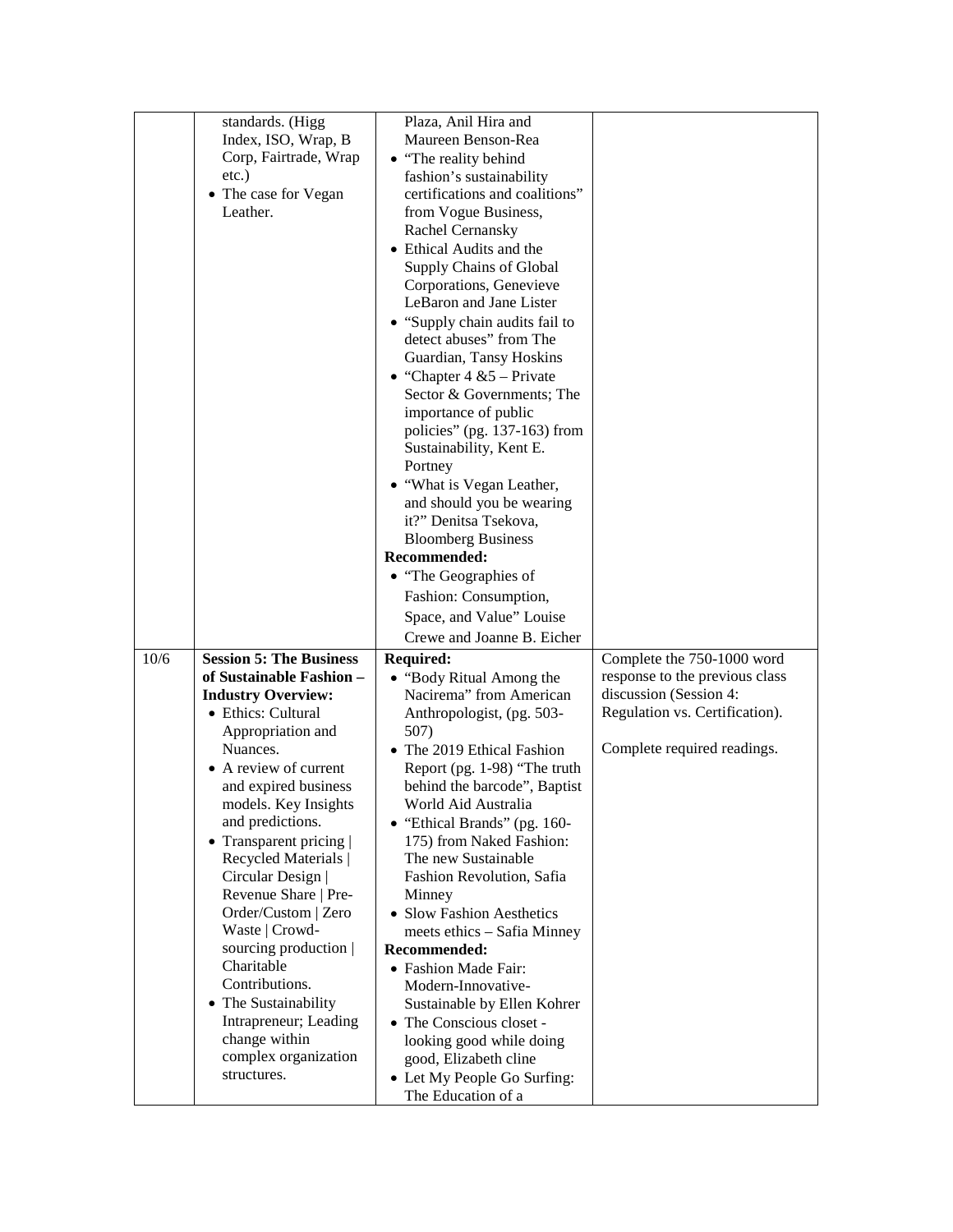|       | • Guest Speaker:<br><b>Brittany Dickinson</b><br>(Director of Design &<br><b>Sustainability at Alex</b><br>Mill)                                                                                                                                                                                                                                                                                                                                                                                                                                                              | Reluctant Businessman,<br><b>Yvon Chouinard</b>                                                                                                                                                                                                                                                                                                                                                                                                                                                                                                                                                                                            |                                                            |
|-------|-------------------------------------------------------------------------------------------------------------------------------------------------------------------------------------------------------------------------------------------------------------------------------------------------------------------------------------------------------------------------------------------------------------------------------------------------------------------------------------------------------------------------------------------------------------------------------|--------------------------------------------------------------------------------------------------------------------------------------------------------------------------------------------------------------------------------------------------------------------------------------------------------------------------------------------------------------------------------------------------------------------------------------------------------------------------------------------------------------------------------------------------------------------------------------------------------------------------------------------|------------------------------------------------------------|
| 10/13 | <b>Session 6: Ethnographic</b><br><b>Research Methods</b><br><b>Workshop</b> (Materials +<br><b>Communities</b> ):<br>• Documentation tools<br>and exercises for<br>qualitative fieldwork<br>through systems<br>mapping,<br>observational<br>research, and<br>relationship building.<br>• Stakeholder<br>relationships and<br>incentive mechanisms.<br>• Student teams<br>introduced to 5<br>participating Fashion<br>supply chains; to<br>conduct interviews<br>and document<br>materials insights<br>from 4 key<br>stakeholders (Farmer,<br>Factory, Government,<br>Buyer). | <b>Required:</b><br>• Acaroglu, Leyla: Tools for<br>Systems Thinkers: The 6<br>Fundamental Concepts of<br><b>Systems Thinking</b><br>(Available on<br>medium.com), 2017<br>• Back to basics: exploring<br>perceptions of stakeholders<br>within the Swedish fashion<br>industry (pg.266-276) from<br>the Social Responsibility<br>Journal, Esben Rahbek<br>Gjerdrum Pedersen, Linne<br>Marie Lauesen, Arno<br>Kourula<br>• "The Real China" Where<br>am I Wearing? A Global<br>Tour to the Countries,<br>Factories, and People That<br>Make Our Clothes (pg. 169-<br>177), Kelsey Timmerman<br>• True Cost (Documentary),<br>Andrew Morgan | Complete required readings.                                |
| 10/20 | <b>Session 7: Proposing a</b><br><b>Sustainable System:</b><br>• "The Economics of<br>Organic". Local<br>resources and<br>infrastructure vs<br>outsourcing "Eco"-<br>imports.<br>• Investigate dynamic<br>new eco systems with<br>original material re-<br>sourcing and<br>alternative supply<br>chains. Review:<br>Rental, Resale,<br>Circular Models.<br>• Lifecycle assessment:<br>Impact measurement<br>tools and metrics.                                                                                                                                                | <b>Required:</b><br>$\bullet$ "Life Upcycles" (pg. 23-51)<br>from The Upcycle: Beyond<br>Sustainability - Designing<br>for Abundance, William<br>McDonough & Michael<br><b>Braungart</b><br>• The Social Intrapreneur (pg.<br>8-64), A Field Guide for<br>Corporate Changemaker<br>Recommended:<br>• Source My Garment: The<br>Insider's Guide To<br>Responsible Offshore<br>Manufacturing, Adila Cokar<br>• Cradle to cradle, William<br>McDonough & Michael<br><b>Braungart</b><br>• Refashioned – cutting edge<br>clothing from upcycled<br>materials - sass brown                                                                      | Complete required readings.<br>Stakeholder Map due: 10/17. |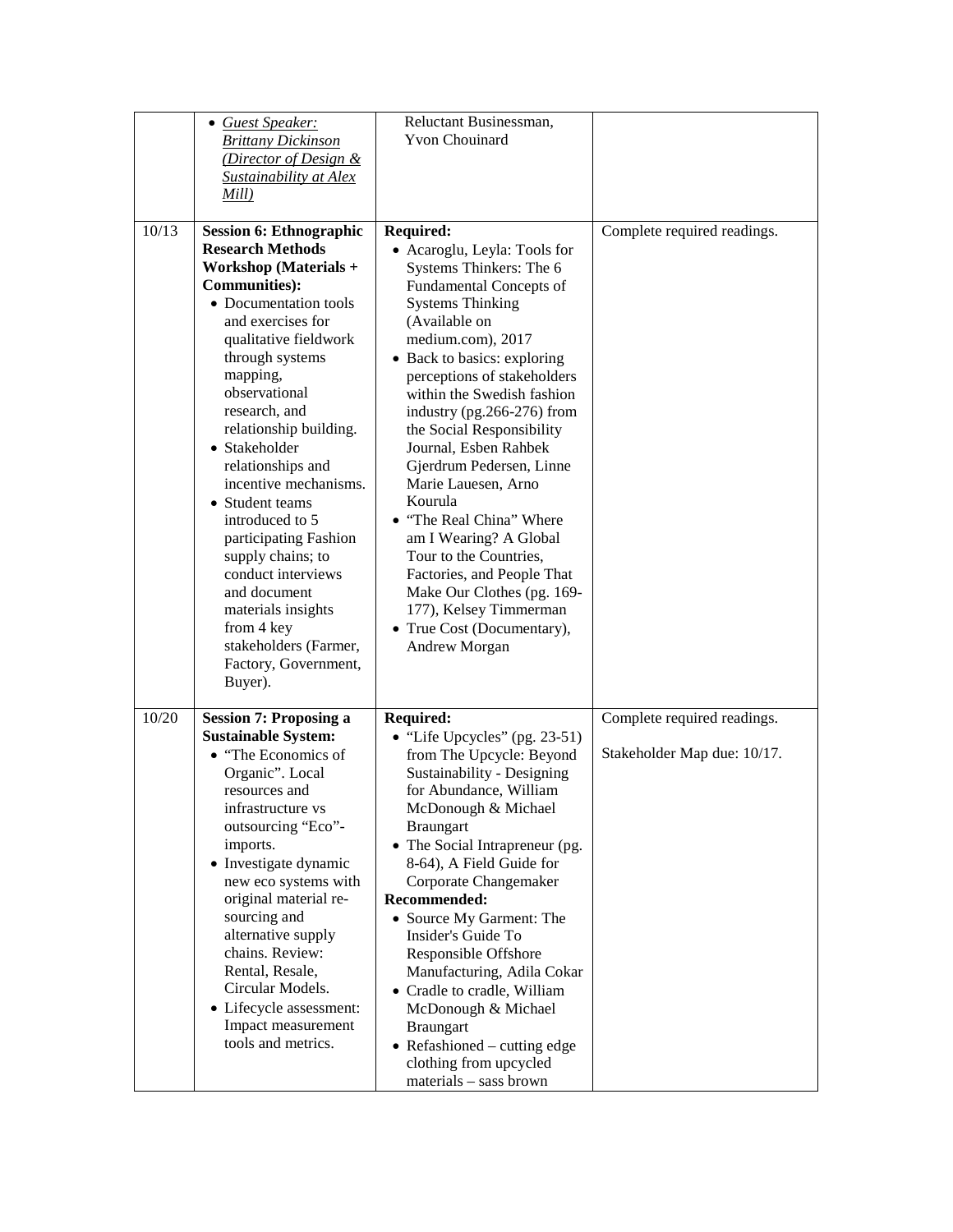|       |                                                                                                                                                                                                                                                                                                                             | • Shaping Sustainable<br>Fashion: Changing the way<br>we Make and use Clothes,<br>Alison Gwilt and Timo<br>Rissanen<br>• Fashion and Sustainability -<br>design for change by Kate<br>fletcher                                                                                                                                                                                                                                  |                                                                                                                                                                                               |
|-------|-----------------------------------------------------------------------------------------------------------------------------------------------------------------------------------------------------------------------------------------------------------------------------------------------------------------------------|---------------------------------------------------------------------------------------------------------------------------------------------------------------------------------------------------------------------------------------------------------------------------------------------------------------------------------------------------------------------------------------------------------------------------------|-----------------------------------------------------------------------------------------------------------------------------------------------------------------------------------------------|
| 10/27 | <b>Session 8: Scalable</b><br>Impact:<br>• A rebuttal to "Big<br>$Scale = Big Impact$ ":<br><b>Mission</b> statements<br>and the opportunity<br>cost of consistent<br>growth.<br>• Monetizing the<br>sustainable system:<br>Articulating revenue<br>streams and projected<br>growth.                                        | <b>Required:</b><br>• "Introduction, Ideology"<br>$(pg. 1 - 7)$ Stitched up: the<br>anticapitalist book of<br>fashion Tansy e Hoskins<br>• The Responsible Company -<br>what we have learned from<br>Patagonia's first 40 years<br>(pg. 67-95), Yvon<br>Chouinard<br>• This Changes everything:<br>Capitalism vs the Climate<br>(pg. 64-96), Naomi Klein<br>Recommended:<br>• Planet of the Humans<br>(documentary), Jeff Gibbs | Complete required readings.                                                                                                                                                                   |
| 11/3  | No class                                                                                                                                                                                                                                                                                                                    |                                                                                                                                                                                                                                                                                                                                                                                                                                 |                                                                                                                                                                                               |
| 11/10 | <b>Session 9: Mid-point</b><br><b>Proposal Presentation:</b><br>• Initial system proposal<br>and value proposition<br>presented to a panel of<br>research experts and<br>system designers from<br>the fashion industry.<br>• Defending a<br>thoroughly researched<br>competitor analysis.<br>• Feedback & Team<br>Formation |                                                                                                                                                                                                                                                                                                                                                                                                                                 | Complete the mid-point research<br>and system proposal: 3-minute<br>verbal presentation (supported<br>by digital visuals) of a proposal<br>for a sustainable fashion<br>initiative or system. |
| 11/17 | <b>Session 10: Market</b><br><b>Validation:</b><br>• "Who cares and who<br>consumes". Consumer<br>behavior studies<br>across generations<br>(Boomer to $Z$ ).<br>• Customer discovery<br>tools/exercises to test<br>and validate the value<br>proposition.<br>• Quantitative analysis<br>of relevant market                 | <b>Required:</b><br>• The Lean Startup (pg.15-<br>149), Eric Ries<br>• Talking to Humans, Goff<br>Constable<br>• Exploring the Relationship<br><b>Between Business Model</b><br>Innovation, Corporate<br>Sustainability, and<br><b>Organizational Values</b><br>within the Fashion Industry<br>(pg. 267-280), Esben<br>Rahbek Gjerdrum Pedersen,                                                                                | Complete required readings.                                                                                                                                                                   |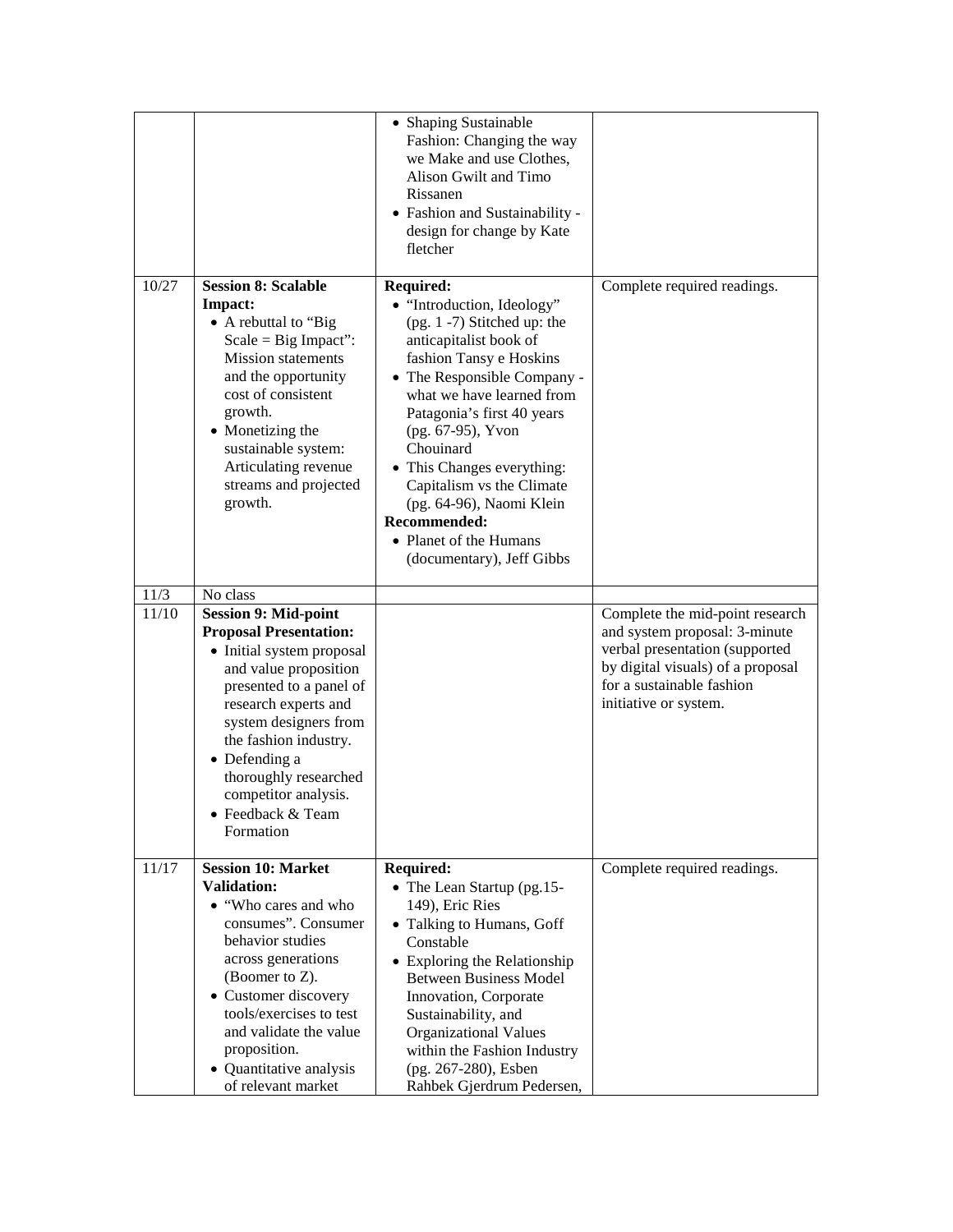|       | segments and sizing<br>exercises.                                                                                                                                                                                                                                                                                                                                                                           | Wencke Gwozdz, Kerli<br>Kant Hvass<br>Recommended:<br>• Business Model Generation:<br>A Handbook for<br>Visionaries, Game<br>Changers, and Challengers,<br>Alexander Osterwalder<br>• To Die for: Is fashion<br>wearing out the World?<br>Lucy Siegle                                                                                                                                                                  |                             |
|-------|-------------------------------------------------------------------------------------------------------------------------------------------------------------------------------------------------------------------------------------------------------------------------------------------------------------------------------------------------------------------------------------------------------------|------------------------------------------------------------------------------------------------------------------------------------------------------------------------------------------------------------------------------------------------------------------------------------------------------------------------------------------------------------------------------------------------------------------------|-----------------------------|
| 11/24 | <b>Session 11: The Eco</b><br><b>Upcharge:</b><br>• "Transparency" claims<br>and industry<br>benchmarks.<br>• Pricing structures and<br>costing math relevant<br>to sustainable<br>materials and supply<br>chains.<br>• Branding your<br>initiative and<br>positioning for<br>applicable market<br>segment.                                                                                                 | <b>Required:</b><br>• "Analytical modelling<br>research on fast fashion<br>systems" (pg.59-129) from<br>Fast Fashion systems:<br>Theories & Applications,<br>Tsan-Ming Choi<br>• Inside H&M's \$4 Billion<br><b>Inventory Challenge from</b><br>BOF, Sarah Kent and<br>Hannah Crump<br>Recommended:<br>• "A New Textiles Economy:<br>Redesigning Fashion's<br>Future" (pg.18-108) Ellen<br><b>MacArthur Foundation</b> | Complete required readings. |
| 12/1  | <b>Session 12: Raising</b><br><b>Capital for Your</b><br><b>Fashion Startup:</b><br>• Investment strategy<br>for social impact<br>fashion.<br>$\bullet$ Creative impact<br>indicators for funders.<br>• Sourcing the "dream"<br>investor; promising<br>projections and<br>managing funder<br>relationships.<br>• "Funding sustainable<br>fashion"<br>• Guest Speaker: Leslie<br>Harwell (Alante<br>Capital) | <b>Required:</b><br>• "Acumen Fund:<br>Measurement in Impact<br>Investing", Ebrahim, Alnoor<br>and V. Kasturi Rangan<br>• Investing for Environmental<br>and Social - GIIN's Impact<br>Reporting and Investment<br><b>Standards</b>                                                                                                                                                                                    | Complete required readings. |
| 12/8  | <b>Session 13:</b><br>Communication<br><b>Strategy:</b><br>• Maintaining<br>authenticity through<br>multiple channels and<br>mediums.                                                                                                                                                                                                                                                                       | <b>Required:</b><br>• No Logo: No Space, No<br>Choice, No Jobs, (pg. 279-<br>345) Naomi Klein<br>• "Everlane is Losing the<br>Optics Game in the Age of                                                                                                                                                                                                                                                                | Complete required readings. |